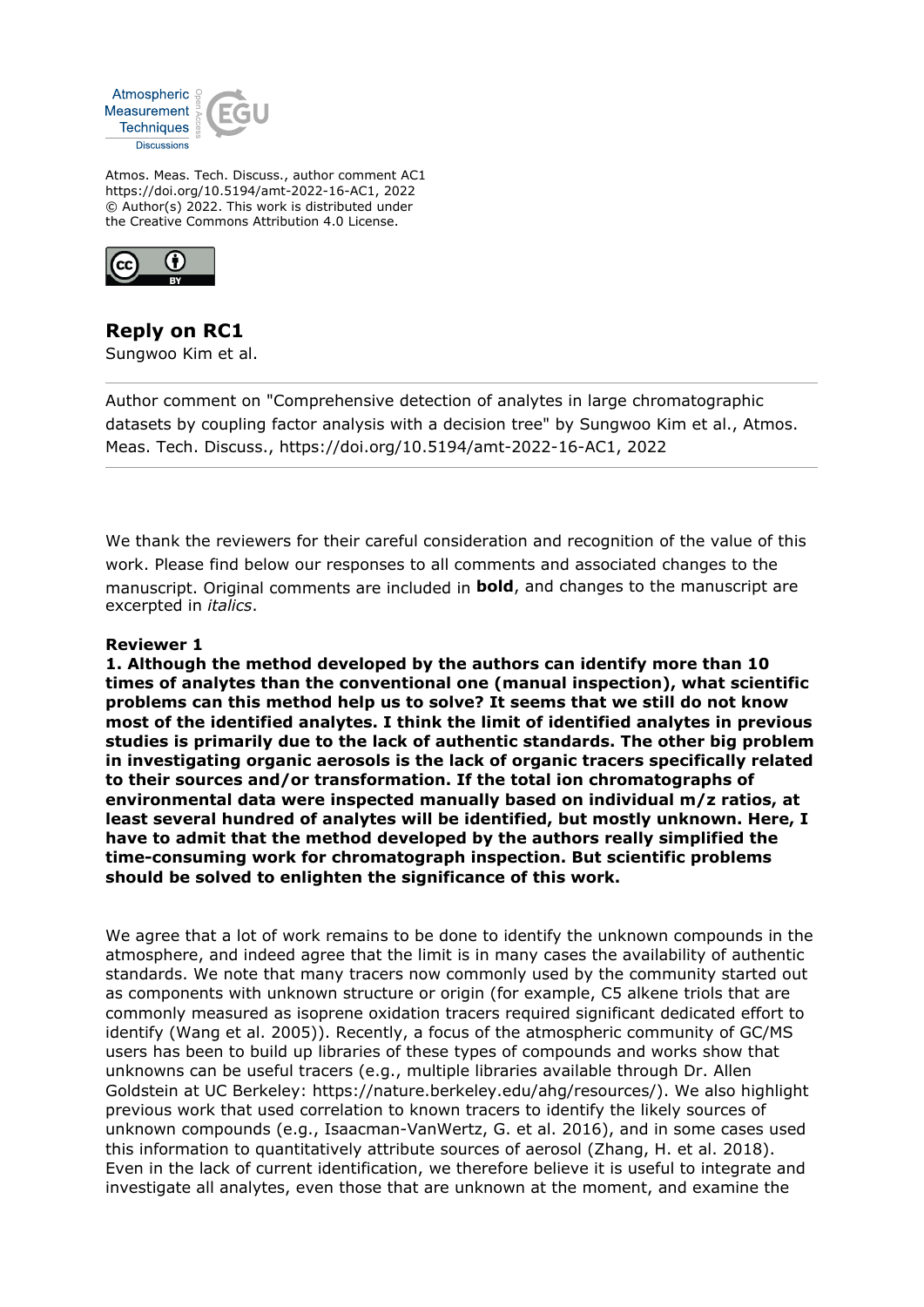data as a whole to determine if any minor components may serve as useful tracers or provide unique information.

Further, we agree that manual inspection can capture many of the analytes in a dataset as proposed, and a central goal of the current work is to increase the efficiency of this process. However, there are also advantages to the proposed process relative to manual inspection other than simple decreases in processing time (which is nevertheless a major advance of this work). Perhaps most importantly, the current work outputs not only the location of an analyte, but also a "clean" mass spectrum that can be used comparison to known libraries (and identification, though that is a rare case as discussed). By using multiple chromatograms to extract this spectral information, this output is more robust that could be achieved through manual inspection. Furthermore, by including multiple chromatograms in the analysis, components that are present in only one or one type of chromatogram are also cataloged, which might be overlooked in manual inspection (which is not practical to do thoroughly for many chromatograms). Lastly, as illustrated in Fig. 4, this method is able to resolve peaks that would otherwise be nearly impossible under manual inspection. This is useful in identifying low signal analytes which can yield new insight into sources and transformations of organic compounds in the samples. For the reasons described here, we believe the method has significant value to address research questions, ranging of quantifying aerosol sources to a more complete understanding of the impacts of atmospheric processes on atmospheric composition. However, given the complexity of the analytical approach, we believe it is best to focus this manuscript on the approach itself and allow future work to focus on the scientific advances enabled.

The following sentences have been added to clarify the issue.

*"Significant work remains to be done to identify the unknown compounds in the atmosphere, however many tracers commonly used by the community started out as components with unknown structure or origin. For example, C5 alkene triols that are commonly measured as isoprene oxidation tracers required significant dedicated effort to identify (Wang et al. 2005). Previous work has also been done wherein correlation to known tracers was used to identify the likely sources of unknown compounds (Isaacman-VanWertz, G. et al. 2016), and in some cases, this information was used to quantitatively attribute sources of aerosol (Zhang, H. et al. 2018). Therefore, despite the lack of current identification, we believe it is useful to integrate and investigate all analyte, and examine the data as a whole."*

Wang, W. et al. Characterization of oxygenated derivatives of isoprene related to 2-methyltetrols in Amazonian aerosols using trimethylsilylation and gas chromatography/ion trap mass spectrometry. Rapid Commun. Mass Spectrom. 19, 1343–1351 (2005).

Isaacman-VanWertz, G. et al. Ambient Gas-Particle Partitioning of Tracers for Biogenic Oxidation. Environ. Sci. Technol. 50, 9952–9962 (2016).

Zhang, H. et al. Monoterpenes are the largest source of summertime organic aerosol in the southeastern United States. Proc. Natl. Acad. Sci. U. S. A. 115, 2038–2043 (2018).

## **2. To keep column conditions, the GC column close to the inlet might need to be cut for quite a few centimeters after a batch of sample analysis, and retention times of analytes will vary differently. In this case, will the method be able to match the same analytes from different chromatograms in different batches?**

As the reviewer notes, aligning chromatographic signals is necessary before applying statistical data reduction methods such as principal component analysis (PCA) and positive matrix factorization (PMF) (Eilers 2004). In the present work, a coarse retention time adjustment was applied manually, with a subsequent fine-scale retention time adjustment that was conducted as part of the automated cataloging approach. The current implementation of this process does not include the initial global adjustment, which we agree would be necessary for application to chromatograms from different batches.